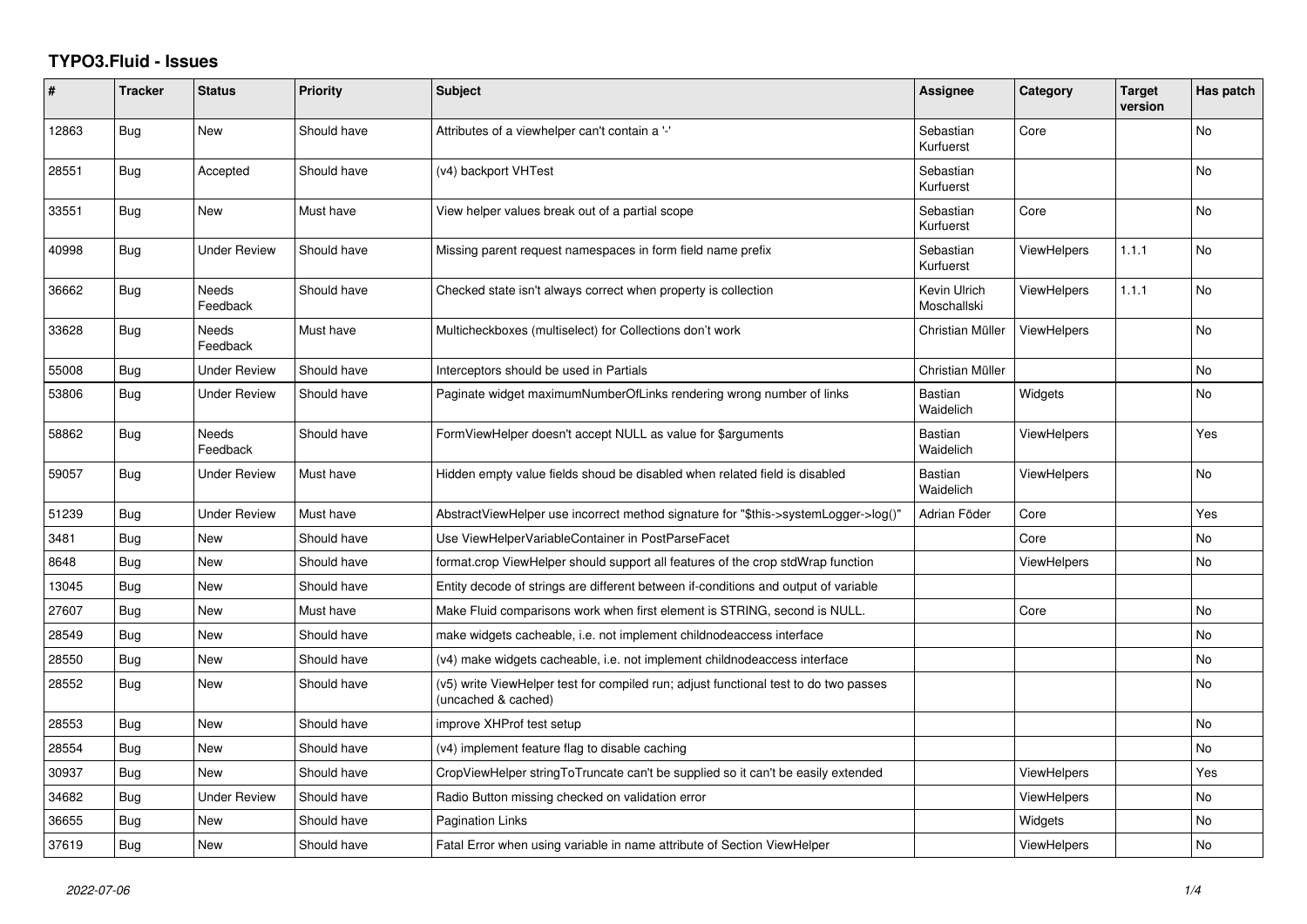| #     | <b>Tracker</b> | <b>Status</b>       | <b>Priority</b> | <b>Subject</b>                                                                                | <b>Assignee</b>        | Category           | <b>Target</b><br>version | Has patch |
|-------|----------------|---------------------|-----------------|-----------------------------------------------------------------------------------------------|------------------------|--------------------|--------------------------|-----------|
| 38369 | <b>Bug</b>     | New                 | Must have       | Resource ViewHelpers should not fall back to request package                                  |                        | View               |                          | <b>No</b> |
| 39990 | <b>Bug</b>     | New                 | Should have     | Same form twice in one template: hidden fields for empty values are only rendered<br>once     |                        | Core               |                          | <b>No</b> |
| 40064 | <b>Bug</b>     | New                 | Must have       | Multiselect is not getting persisted                                                          |                        | <b>ViewHelpers</b> |                          | No        |
| 44234 | Bug            | <b>Under Review</b> | Should have     | selectViewHelper's sorting does not respect locale collation                                  |                        | <b>ViewHelpers</b> | 2.1                      | <b>No</b> |
| 45384 | <b>Bug</b>     | New                 | Must have       | Persisted entity object in widget-configuration cannot be deserialized (after reload)         |                        | Widgets            | 2.0.1                    | <b>No</b> |
| 46289 | Bug            | Needs<br>Feedback   | Should have     | Enable Escaping Interceptor in XML request format                                             |                        | View               | 2.0.1                    | No        |
| 47006 | <b>Bug</b>     | Under Review        | Should have     | widget identifier are not unique                                                              |                        |                    |                          | <b>No</b> |
| 49038 | <b>Bug</b>     | New                 | Must have       | form.select does not select the first item if prependOptionValue is used                      |                        |                    |                          | <b>No</b> |
| 49600 | <b>Bug</b>     | New                 | Should have     | f:form tag shown as a HTML on frontend                                                        |                        | <b>ViewHelpers</b> |                          | No        |
| 50888 | <b>Bug</b>     | <b>Under Review</b> | Should have     | WSOD by changing name of section and if Fluid caches are generated                            |                        |                    |                          | <b>No</b> |
| 52419 | Bug            | <b>New</b>          | Should have     | Wrong PHPDocs notation for default value inline f:translate viewhelper                        |                        |                    | 2.0                      | <b>No</b> |
| 52536 | Bug            | Under Review        | Should have     | Errorclass not set if no property-attribute set                                               |                        |                    |                          |           |
| 52591 | Bug            | New                 | Should have     | The Pagination Widget broken for joined objects                                               |                        |                    |                          | <b>No</b> |
| 54284 | Bug            | New                 | Should have     | Default Option for Switch/Case VH                                                             |                        | <b>ViewHelpers</b> |                          | No        |
| 57885 | <b>Bug</b>     | New                 | Must have       | Inputs are cleared from a second form if the first form produced a vallidation error          |                        |                    |                          | No        |
| 58921 | <b>Bug</b>     | New                 | Should have     | f:form.* VHs crash if NOT inside f:form but followed by f:form                                |                        |                    |                          | <b>No</b> |
| 58983 | Bug            | New                 | Should have     | format.date does not respect linebreaks and throws exception                                  |                        |                    |                          | No        |
| 60856 | Bug            | New                 | Must have       | Target attribute not supported by the form viewhelper                                         |                        | <b>ViewHelpers</b> |                          | Yes       |
| 65424 | <b>Bug</b>     | <b>Under Review</b> | Should have     | SelectViewHelper must respect option(Value Label)Field for arrays                             |                        | <b>ViewHelpers</b> |                          | No        |
| 33394 | Feature        | Needs<br>Feedback   | Should have     | Logical expression parser for BooleanNode                                                     | Tobias Liebig          | Core               |                          | No        |
| 5933  | Feature        | Accepted            | Should have     | Optional section rendering                                                                    | Sebastian<br>Kurfuerst | <b>ViewHelpers</b> |                          | No        |
| 9005  | Feature        | Accepted            | Could have      | Fluid Template Analyzer (FTA)                                                                 | Sebastian<br>Kurfuerst |                    |                          |           |
| 52640 | Feature        | <b>Under Review</b> | Should have     | Create an UnlessViewHelper as opposite to the IfViewHelper                                    | Marc Neuhaus           |                    |                          | <b>No</b> |
| 43346 | Feature        | Under Review        | Should have     | Allow property mapping configuration via template                                             | Karsten<br>Dambekalns  | <b>ViewHelpers</b> | 2.1                      | No        |
| 37095 | Feature        | <b>New</b>          | Should have     | It should be possible to set a different template on a Fluid TemplateView inside an<br>action | Christopher<br>Hlubek  |                    |                          | <b>No</b> |
| 3725  | Feature        | New                 | Could have      | CSS Engine                                                                                    | Christian Müller       | ViewHelpers        |                          | <b>No</b> |
| 1907  | Feature        | New                 | Could have      | Default values for view helpers based on context                                              |                        | Core               |                          |           |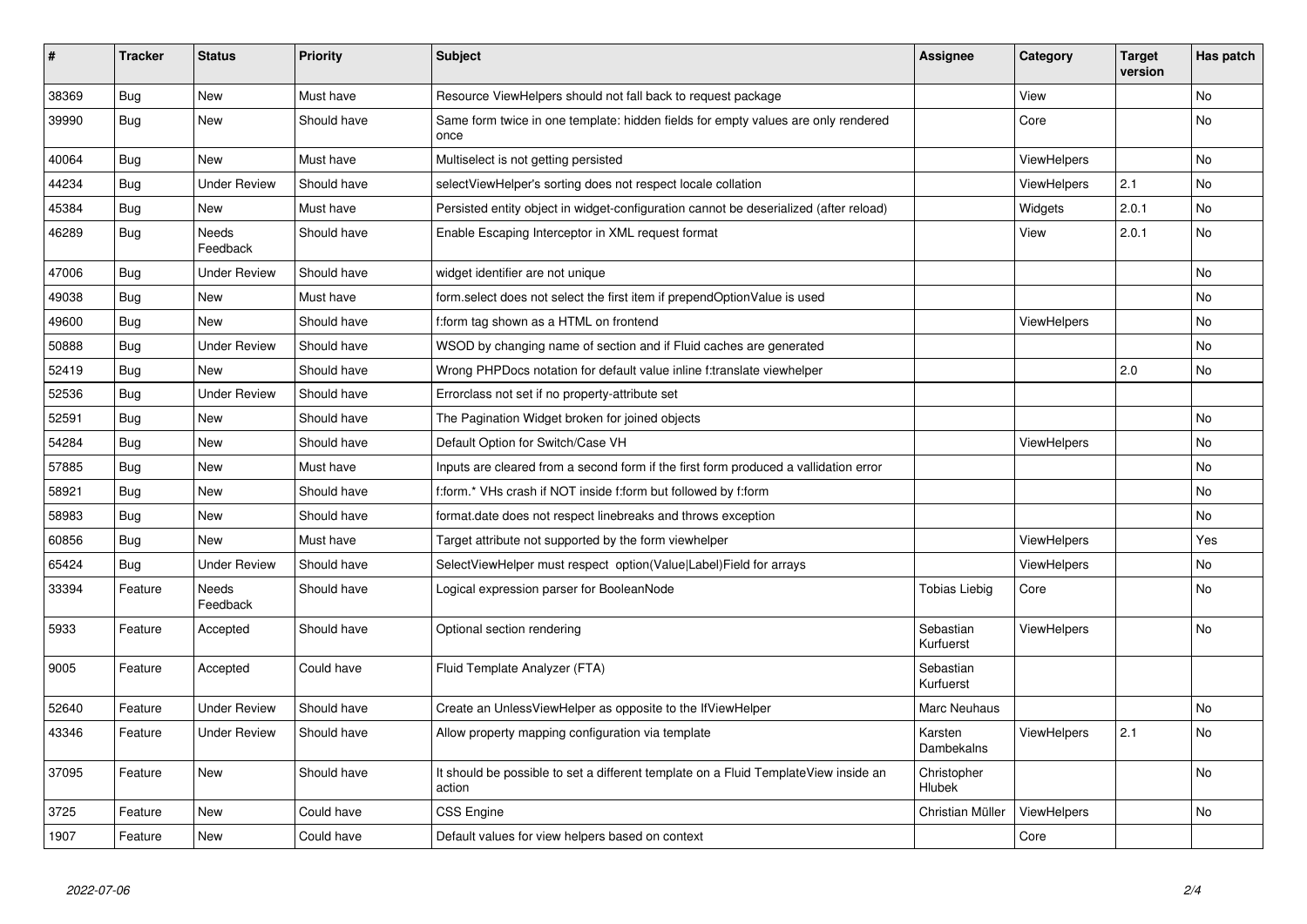| $\sharp$ | <b>Tracker</b> | <b>Status</b>       | <b>Priority</b> | <b>Subject</b>                                                                     | <b>Assignee</b>       | Category           | <b>Target</b><br>version | Has patch |
|----------|----------------|---------------------|-----------------|------------------------------------------------------------------------------------|-----------------------|--------------------|--------------------------|-----------|
| 3291     | Feature        | Needs<br>Feedback   | Should have     | Cacheable viewhelpers                                                              |                       |                    |                          | No        |
| 4704     | Feature        | New                 | Should have     | Improve parsing exception messages                                                 |                       | Core               |                          |           |
| 7608     | Feature        | New                 | Could have      | Configurable shorthand/object accessor delimiters                                  |                       | Core               |                          | Yes       |
| 8989     | Feature        | Needs<br>Feedback   | Could have      | Search path for fluid template files                                               |                       | View               |                          | No        |
| 9514     | Feature        | New                 | Should have     | Support explicit Array Arguments for ViewHelpers                                   |                       |                    |                          |           |
| 10472    | Feature        | New                 | Could have      | Fluid Standalone distribution                                                      |                       | Core               |                          | No        |
| 30555    | Feature        | New                 | Could have      | Make TagBuilder more extensible                                                    |                       | Core               |                          | No        |
| 31955    | Feature        | New                 | Should have     | f:uri.widget                                                                       |                       | Widgets            |                          | <b>No</b> |
| 33215    | Feature        | New                 | Should have     | RFC: Dynamic values in ObjectAccess paths                                          |                       |                    |                          | No        |
| 36410    | Feature        | New                 | Should have     | Allow templates to send arguments back to layout                                   |                       | <b>ViewHelpers</b> |                          | No        |
| 36559    | Feature        | <b>New</b>          | Could have      | New widget progress bar                                                            |                       |                    |                          | Yes       |
| 38130    | Feature        | <b>New</b>          | Should have     | Checkboxes and multiple select fields should have an assignable default value      |                       |                    |                          | <b>No</b> |
| 39936    | Feature        | New                 | Should have     | registerTagAttribute should handle default values                                  |                       | ViewHelpers        |                          | No        |
| 40081    | Feature        | <b>New</b>          | Should have     | Allow assigned variables as keys in arrays                                         |                       |                    |                          | <b>No</b> |
| 42397    | Feature        | <b>New</b>          | Should have     | Missing viewhelper for general links                                               |                       |                    |                          | No        |
| 45153    | Feature        | New                 | Should have     | f:be.menus.actionMenuItem - Detection of the current select option is insufficient |                       |                    |                          | No        |
| 45345    | Feature        | Needs<br>Feedback   | Should have     | Easy to use comments for fluid that won't show in output                           |                       |                    |                          |           |
| 46257    | Feature        | <b>Under Review</b> | Should have     | Add escape sequence support for Fluid                                              |                       | Core               |                          | <b>No</b> |
| 46545    | Feature        | <b>New</b>          | Should have     | Better support for arrays in options of SelectViewHelper                           |                       |                    |                          | No        |
| 48355    | Feature        | New                 | Could have      | Assign output of viewhelper to template variable for further processing.           |                       |                    |                          |           |
| 49756    | Feature        | <b>Under Review</b> | Should have     | Select values by array key in checkbox viewhelper                                  |                       |                    |                          | <b>No</b> |
| 51100    | Feature        | <b>New</b>          | Must have       | Links with absolute URI should have the option of URI Scheme                       |                       | <b>ViewHelpers</b> |                          | <b>No</b> |
| 51277    | Feature        | New                 | Should have     | ViewHelper context should be aware of actual file occurrence                       |                       |                    |                          | No        |
| 60003    | Feature        | New                 | Should have     | Add required-Attribute to f:form.password                                          |                       | ViewHelpers        |                          | <b>No</b> |
| 60181    | Feature        | New                 | Could have      | Caching mechanism for Fluid Views/Templates                                        |                       | View               |                          | <b>No</b> |
| 60271    | Feature        | New                 | Should have     | Paginate viewhelper, should also support arrays                                    |                       |                    |                          | No        |
| 62346    | Feature        | New                 | Could have      | f:comment should have high precende                                                |                       | Core               | 3.x                      | <b>No</b> |
| 8491     | Task           | Needs<br>Feedback   | Should have     | link.action and uri.action differ in absolute argument                             | Karsten<br>Dambekalns | ViewHelpers        |                          | <b>No</b> |
| 54195    | Task           | New                 | Should have     | Rename and move FormViewHelper's errorClass value, currently 'f3-form-error'       | Adrian Föder          | <b>ViewHelpers</b> |                          | No        |